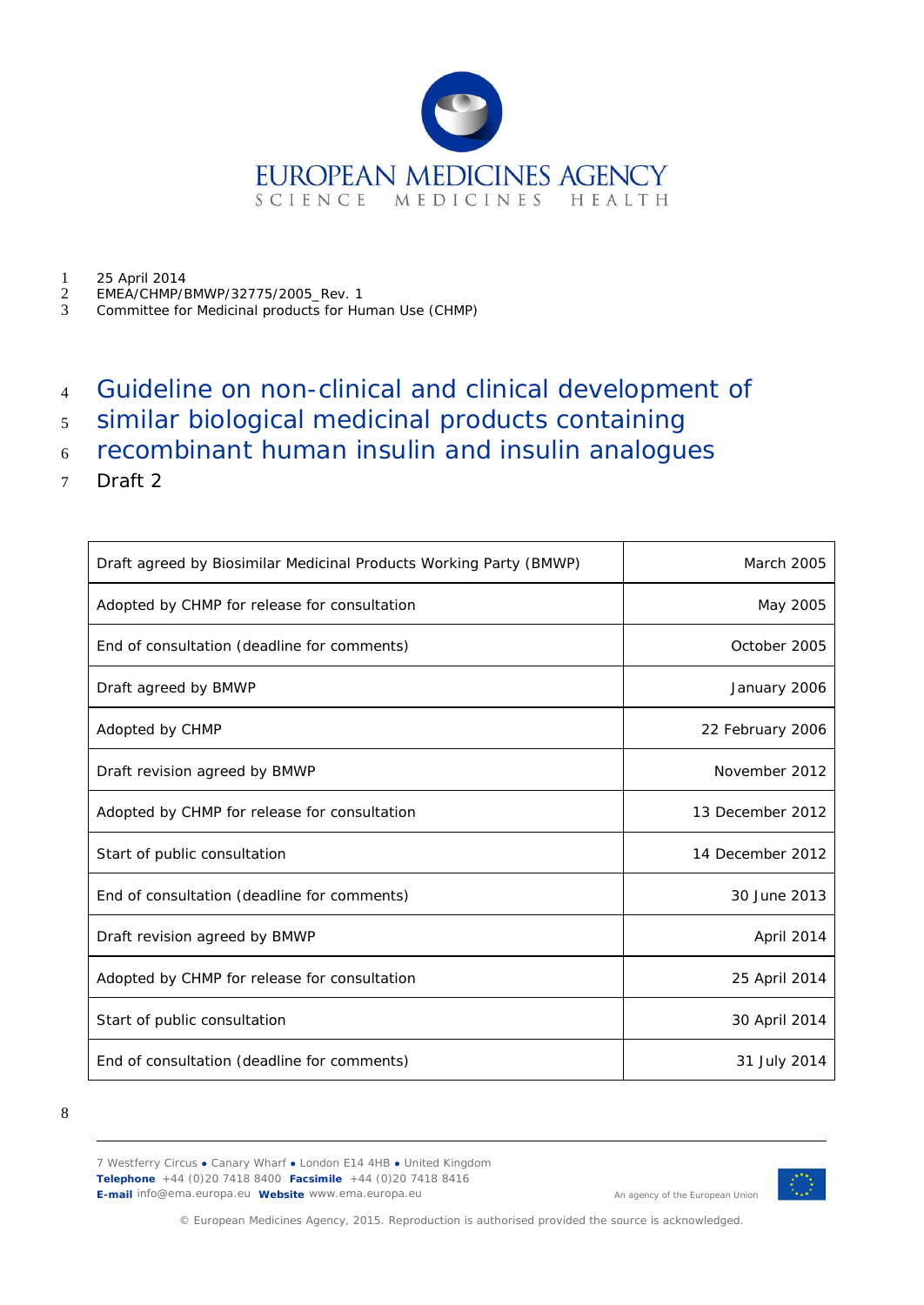- 9 This guideline replaces 'Guidance on similar medicinal products containing recombinant human soluble
- 10 insulin' (EMEA/CHMP/BMWP/32775/2005).

#### 11

Comments should be provided using this **template**. The completed comments form should be sent to [BMWP.secretariat@ema.europa.eu.](mailto:BMWP.secretariat@ema.europa.eu)

#### 12

| Keywords | recombinant human insulin, insulin analogues, similar biological medicinal   |
|----------|------------------------------------------------------------------------------|
|          | products, biosimilar, comparability, non-clinical studies, clinical studies, |
|          | insulin clamp, hyperinsulinaemic euglycaemic clamp.                          |

13

14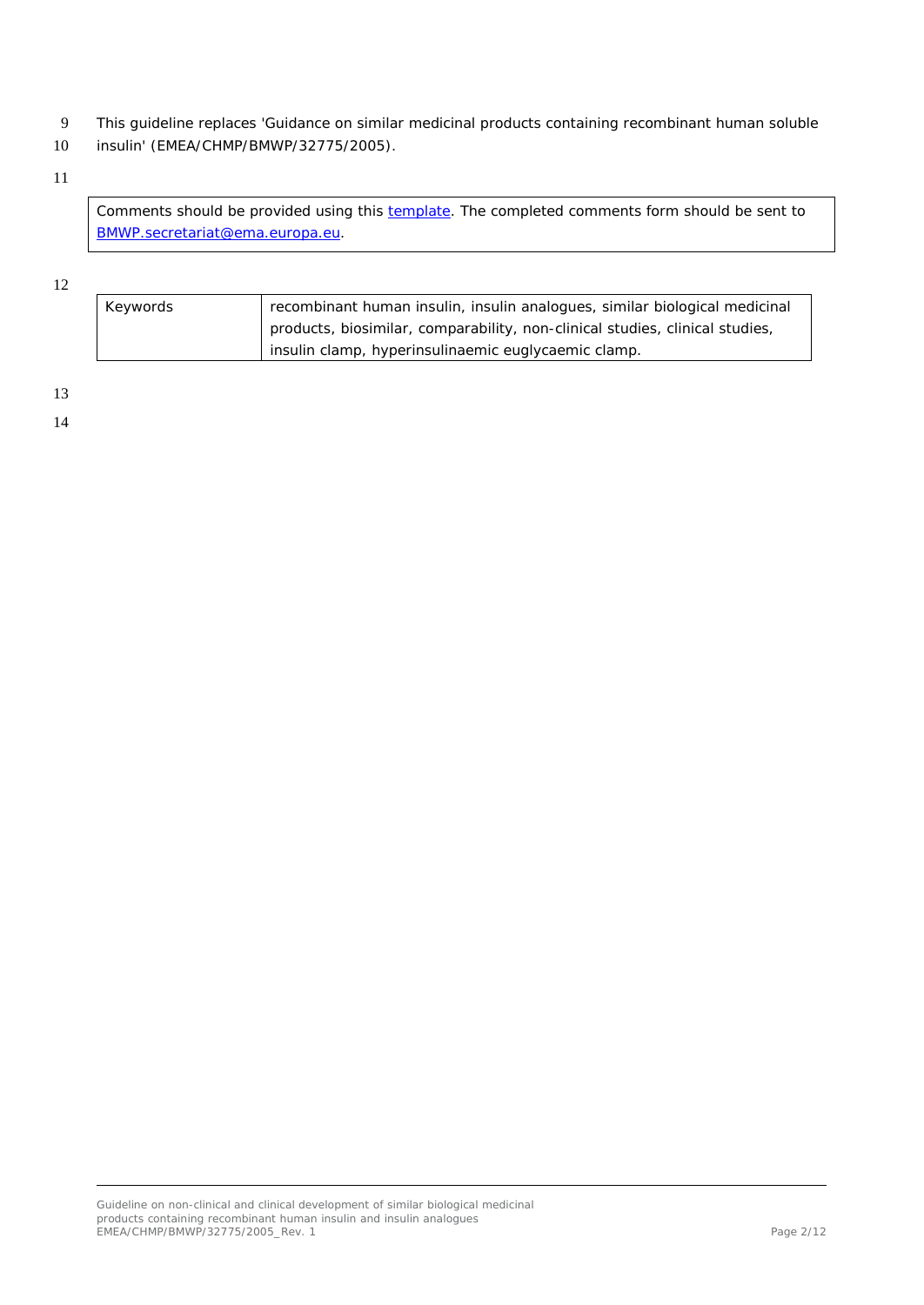# Guideline on non-clinical and clinical development of similar biological medicinal products containing 17 recombinant human insulin and insulin analogues **Table of contents Executive summary [.................................................................................4](#page-3-0) 1. Introduction [........................................................................................4](#page-3-1) [2. Scope...................................................................................................4](#page-3-2) [3. Legal basis and relevant guidelines.....................................................5](#page-4-0) 4. Non-clinical studies [.............................................................................5](#page-4-1) 5. Clinical studies [....................................................................................6](#page-5-0) [6. Pharmacovigilance plan.....................................................................11](#page-10-0) 7. Extrapolation of indication [................................................................11](#page-10-1) [8. Definitions.........................................................................................11](#page-10-2)**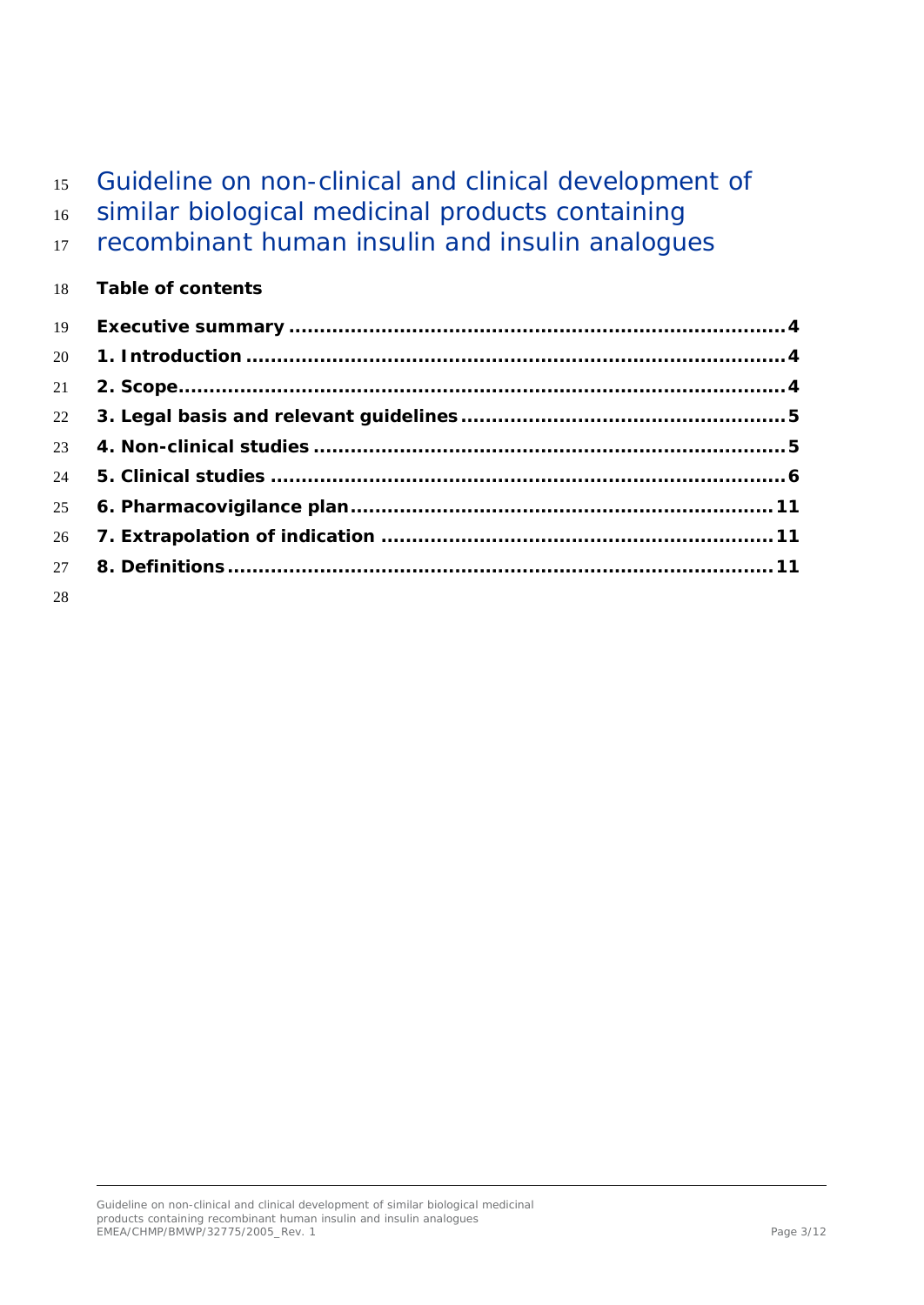### <span id="page-3-0"></span>**Executive summary**

This guideline lays down the non-clinical and clinical requirements for recombinant insulin-containing

 products, including human insulin and insulin analogues (both referred to as insulin), claiming to be similar to another one already authorised (the reference medicinal product).

The non-clinical section addresses the requirements of *in vitro* pharmacodynamic studies and cases

when there is a need for additional *in vivo* toxicological assessment. The clinical section addresses the

requirements for pharmacokinetic, pharmacodynamic and safety studies as well as the risk

management plan.

### <span id="page-3-1"></span>**1. Introduction**

The Marketing Authorisation (MA) application dossier of a recombinant insulin claimed to be similar to

a reference medicinal product already authorised shall provide the demonstration of biosimilarity of the

product applied for to this reference medicinal product.

Human insulin is a non-glycosylated, disulphide-bonded heterodimer of 51 amino acids. Insulin

42 analogues differ from human insulin by the substitution of amino acids or other chemical changes such

as addition of a fatty acid chain within the molecule. Insulin preparations differ mainly by their

kinetic/pharmacodynamic profiles. They are usually classified as rapid- (faster acting than soluble

human insulin), short- (e.g. soluble human insulin), intermediate- (e.g. human isophane insulin = NPH

insulin), and long-acting preparations (insulins with action profiles significantly longer than NPH

insulin), and are used alone or as free mixtures or premixed preparations of rapid/short-acting insulin

and intermediate/long-acting (biphasic) insulin in various proportions.

Suitable physico-chemical and biological methods are available to comprehensively characterise the

primary, secondary and tertiary structures of the recombinant insulin molecule, as well as its receptor

affinity and biological activity *in vitro* and *in vivo*. Attention should be given to product related

substances/impurities and process related impurities, and in particular to desamido forms and other

forms that may derive from the expression vector or arise from the conversion steps removing the C-

peptide and regenerating the three-dimensional structure.

Currently available insulins are administered subcutaneously or intravenously. The effects of insulin are

mediated predominantly via stimulation of the insulin receptor but insulin is also a weak natural ligand

- of the insulin-like growth factor-1 (IGF-1) receptor.
- Antibodies to insulin occur frequently, mainly as cross-reacting antibodies. These are usually without

relevant consequences for efficacy or safety. The potential for development of product/impurity-

 specific antibodies needs to be evaluated. Possible patient-related risk factors of immune response are unknown.

### <span id="page-3-2"></span>**2. Scope**

The guideline on similar biological medicinal products containing biotechnology-derived proteins as

active substance: non-clinical and clinical issues (EMEA/CHMP/BMWP/42832/2005) lays down the

general requirements for demonstration of the similar nature of two biological products in terms of

safety and efficacy.

This product-class specific guideline presents the current view of the CHMP on the non-clinical and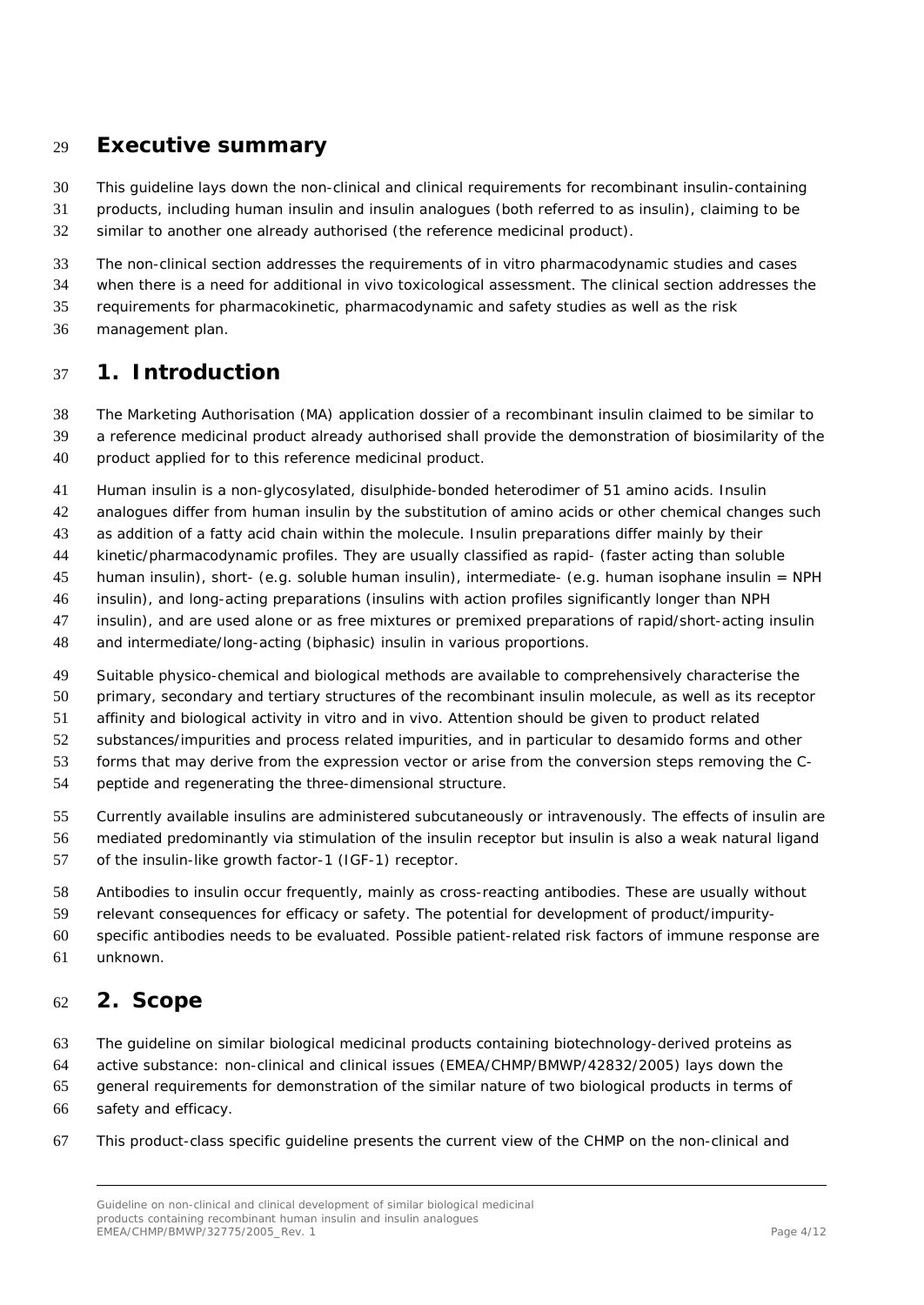- clinical requirements for demonstration of biosimilarity of two recombinant insulin-containing medicinal
- products. This guideline should be read in conjunction with the requirements laid down in the EU
- Pharmaceutical legislation and with relevant CHMP guidelines (see section 3 Legal Basis and relevant
- guidelines).

# <span id="page-4-0"></span>**3. Legal basis and relevant guidelines**

- Directive 2001/83/EC, as amended, in particular in Directive 2001/83/EC Art 10(4) and Part II of the Annex I of Directive 2001/83/EC, as amended
- Guideline on similar biological medicinal products (CHMP/437/04)
- Guideline on similar biological medicinal products containing biotechnology-derived proteins as active substance: non-clinical and clinical issues (EMEA/CHMP/BMWP/42832/2005)
- Guideline on similar biological medicinal products containing biotechnology-derived proteins as active substance: Quality issues (EMEA/CHMP/BWP/49348/2005) to be replaced by EMA/CHMP/BWP/247713/2012
- 81 ICH quideline S 6 (R1) Preclinical safety evaluation of biotechnology-derived pharmaceuticals (EMA/CHMP/ICH/731268/1998)
- 83 Guideline on the clinical investigation of the pharmacokinetics of therapeutic proteins (EMEA/CHMP/ 89249/2004)
- Guideline on the investigation of bioequivalence (CPMP/EWP/QWP/1401/98)
- Guideline on Immunogenicity Assessment of Biotechnology-derived Therapeutic Proteins (EMEA/CHMP/BMWP/14327/2006)
- Guideline on good pharmacovigilance practices (EMA/500020/2012)
- 89 Guideline on good pharmacovigilance practices, Module V Risk management systems (EMA/838713/2011)

## <span id="page-4-1"></span>**4. Non-clinical studies**

Before initiating clinical development, non-clinical studies should be performed. These studies should

- be comparative in nature and should be designed to have appropriate sensitivity to detect relevant
- differences in the response to the similar biological medicinal product and the reference medicinal
- product and should not just assess the response *per se*. The approach taken will need to be fully
- justified in the non-clinical overview.

#### **Pharmacodynamic studies**

- *In vitro* studies
- In order to assess any differences in properties between the biosimilar and the reference medicinal product, comparative *in vitro* bioassays for receptor binding, as well as tests for subsequent biological activity should be performed. Partly, such data may already be available from bioassays that were used to measure potency in the evaluation of physico-chemical characteristics. It is important that assays used for comparability testing are demonstrated to have appropriate sensitivity to detect any relevant differences and that experiments are based on a sufficient number of replicates, dilutions or time points per curve to characterise the whole concentration-response or time-response relationship
- accurately. Biosimilar and reference product should be compared head-to-head in the same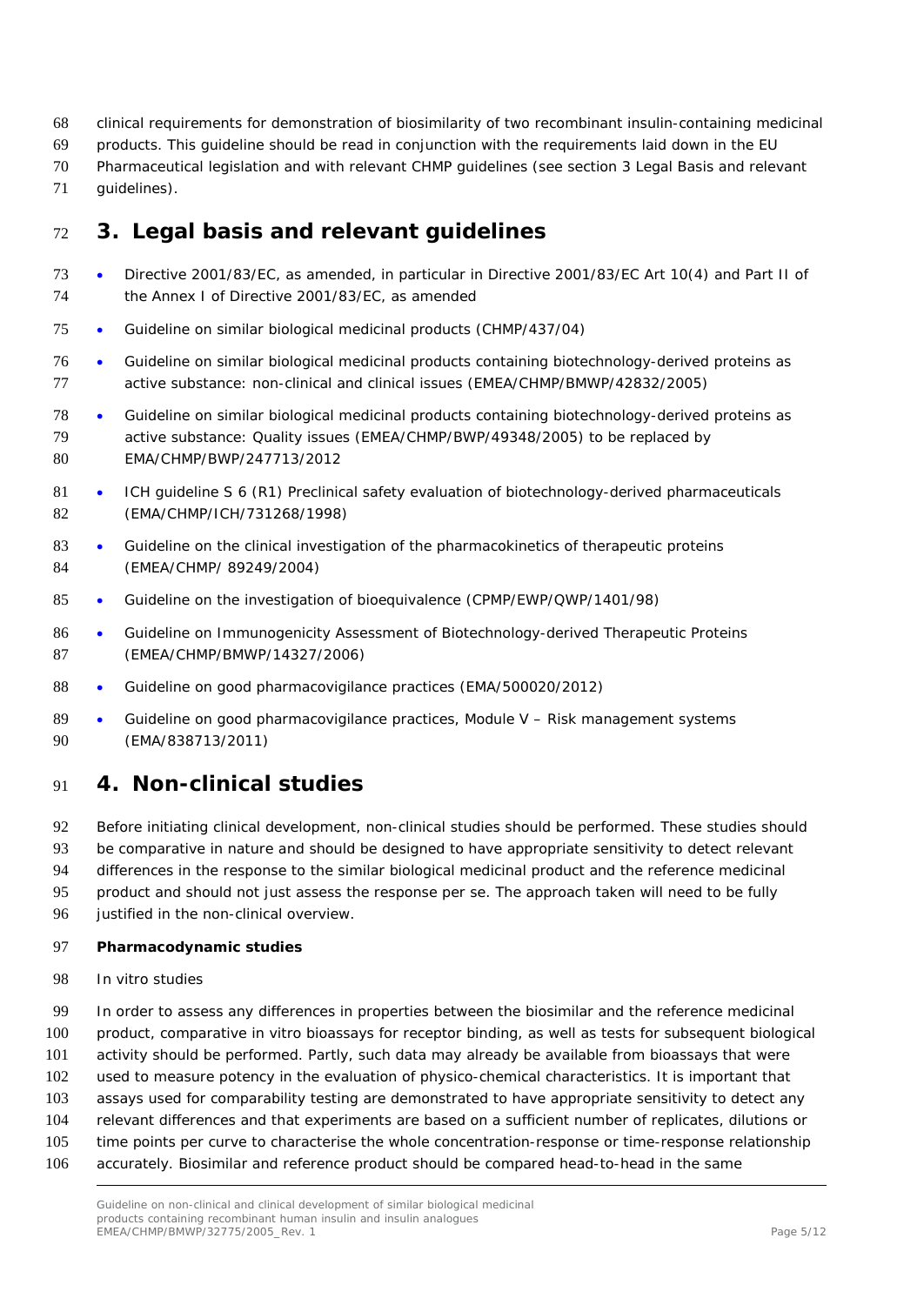- experiment. All assays should include appropriate controls to demonstrate the validity and suitability of the method.
- Comparative receptor binding, including on-off kinetics should be shown for human insulin as well as 110 human IGF-1 receptors.
- Biological activity should be compared at three levels: receptor autophosphorylation, metabolic activity
- and mitogenic activity. For receptor autophosphorylation care should be taken that the dynamic range
- of the detection method used in the assay is not too limited which would reduce ability to detect
- relevant differences in levels of receptor autophosphorylation. For metabolic endpoints various assays
- are available, including glycogen formation, lipogenesis, inhibition of stimulated lipolysis as well as
- glucose transport, which can be studied in a variety of cells. There is no need to do them all; any of such assays may suffice as long as the data provide a clear view on how insulin receptor agonistic
- properties of biosimilar and reference product compare. Functional activity of the IGF-1 receptor can
- be evaluated by testing mitogenic potential in cells expressing this receptor. For all endpoints (receptor
- autophosphorylation, metabolic effects and mitogenicity), different experimental approaches exist.
- Thus, the Applicant should select suitable assays and justify the choice in light of the above mentioned
- criteria.
- *In vivo* studies
- Comparative study(ies) of pharmacodynamic effects would not be anticipated to be sensitive enough to
- detect differences not identified by *in vitro* assays, and are normally not required as part of the
- comparability exercise.

### **Toxicological studies**

- Generally, separate repeated dose toxicity studies are not required. In specific cases, e.g. when novel
- excipients are introduced, the need for additional toxicology studies should be considered following a
- risk-based approach (see also Guideline on similar biological medicinal products containing
- biotechnology-derived proteins as active substance: non-clinical and clinical issues).
- Studies regarding safety pharmacology and reproduction toxicology are not required for non-clinical
- testing of a biosimilar containing insulin or insulin analogues. Studies on local tolerance are not
- required unless excipients are introduced for which there is no or little experience with the intended
- route of administration. If other *in vivo* studies are performed, local tolerance may be evaluated as
- part of these studies. Although measuring mitogenic activity (*in vitro*) is expected for comparison of
- functional activity of biosimilar and reference product, there is no need to perform carcinogenicity
- studies.

## <span id="page-5-0"></span>**5. Clinical studies**

#### **Pharmacology studies**

- 141 In addition to similar physicochemical and functional characteristics, demonstration of similar
- pharmacokinetic (PK) and pharmacodynamic (PD) profiles is considered the mainstay of proof of
- similar efficacy of the biosimilar and the reference insulin. For this purpose, cross-over, preferably
- double-blind insulin clamp studies using single subcutaneous doses of the test and reference agents
- 145 are considered most suitable. The wash-out phase between study periods should take into account the
- duration of action of the investigated insulin preparation to avoid carry-over effects. The time-
- concentration and time-action profiles should preferably be studied simultaneously (in the same clamp
- study). Separate pharmacology studies for intravenous use, if applicable, are not required.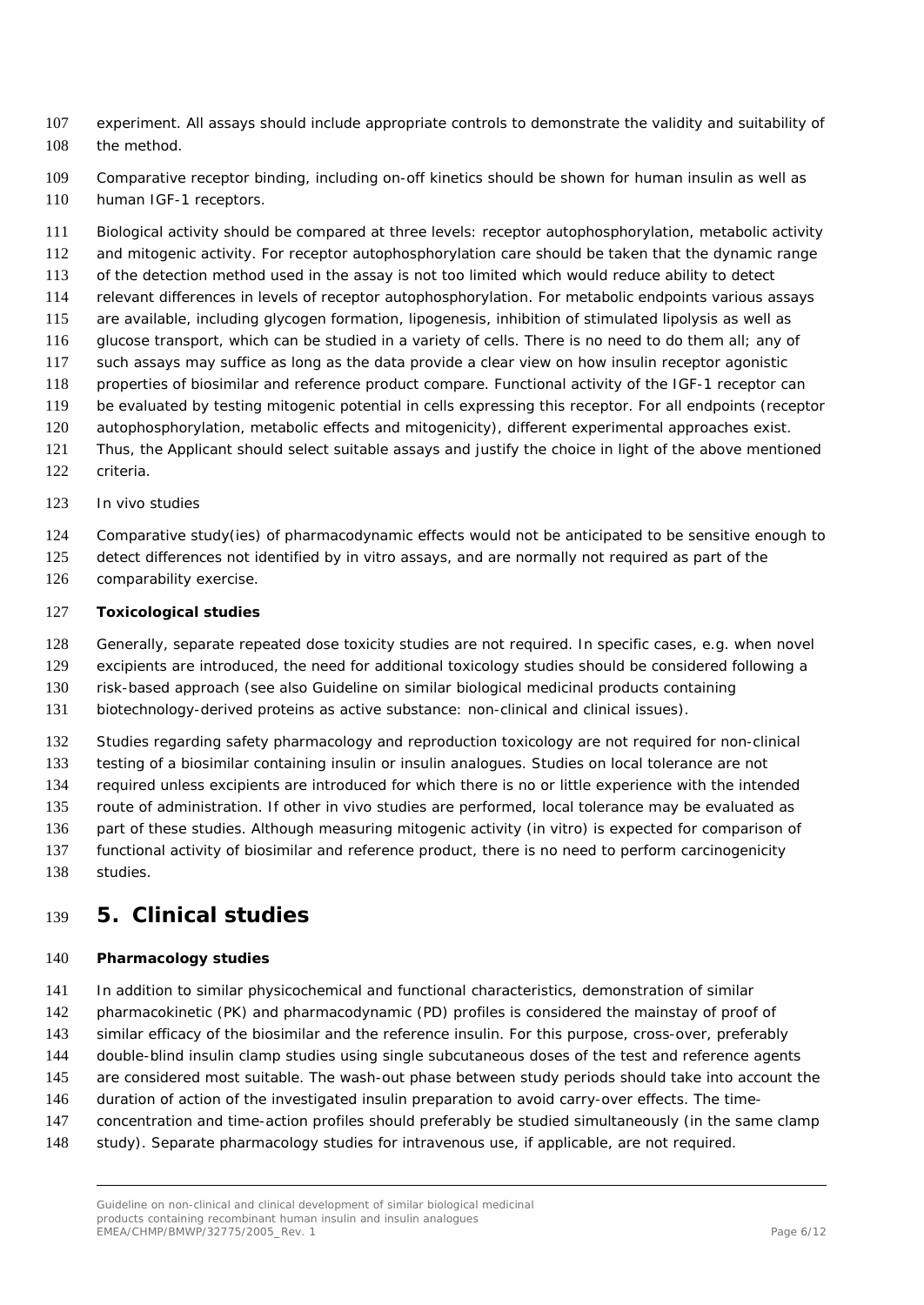#### *Study population*

- The study population should be homogenous and insulin-sensitive to best detect potential product-
- related differences and may consist of normal-weight healthy volunteers or patients with type 1 diabetes.
- Besides their better availability, healthy volunteers usually exhibit lower intra-individual variability
- compared to patients with type 1 diabetes mellitus (T1DM) but have the disadvantage of presence of
- endogenous insulin which cannot be distinguished from exogenously administered insulin by the
- available assays, except for some insulin analogues. Ethnic differences in endogenous insulin levels
- have been reported, e.g., individuals of African, South Asian or Hispanic descent have reduced glucose
- clearance, which should be considered when planning comparative clamp studies. Methods for
- suppressing endogenous insulin or adjusting measured insulin serum concentrations for estimated
- endogenous insulin may be considered (see below).
- Patients with T1DM recruited into clamp studies should have their serum C-peptide concentration
- measured to ensure absence of relevant remaining endogenous insulin secretion. In order to achieve
- comparable baseline conditions in all experiments, it is important to establish stable and comparable
- baseline blood glucose and insulin levels for some time (ideally one hour) prior to the study
- intervention, which may be more difficult in patients with T1DM compared to healthy subjects.
- Clamp studies including either healthy subjects or patients with T1DM are considered appropriate for
- comparison of insulins with a short or intermediate duration of action, while patients with T1DM may
- be preferable for comparison of long-acting insulins.
- Insulin sensitivity in women may vary during the menstrual cycle and it is unclear whether this may
- affect study results. Thus, inclusion of only men in the studies might be preferable.
- *Insulin clamp studies*
- There is general agreement that the euglycaemic hyperinsulinaemic clamp technique is the best
- available method for the measurement of insulin action. In these clamp experiments, the plasma
- insulin concentration is raised (e.g. by subcutaneous injection of insulin) and the blood-glucose level
- maintained ("clamped") at a pre-defined level by means of a variable infusion of glucose.
- Measurements of plasma insulin concentrations and glucose infusion rate (GIR) allow an estimation of
- the time-concentration and time-action profile, respectively, and, if investigated in the same clamp
- 178 study, of the relation between exposure and glucose-lowering effect.
- Different clamp methods and feedback algorithms for maintaining blood glucose levels exist. Clamp studies can be performed manually or by using an automated procedure. Both techniques require
- substantial experience. However, both methods have been reported to provide similar and reproducible
- results as long as there are no rapid changes in glucose requirements, which may not be recognised in
- time depending on the length of intervals between the blood glucose measurements during the manual
- clamp. A double-blind design is strongly recommended, especially for manual clamps which are more
- 185 prone to bias by the examiner compared to automatic clamps. If this is not possible, other means
- should be applied to effectively reduce potential investigator-related bias.
- Test conditions for a comparative clamp study need to be standardised as much as possible to reduce
- variability. Study subjects should undergo the clamp experiments after an overnight fast (usually 10 to
- 189 12 hours) and remain fasting throughout the tests to avoid a confounding effect on study results. In
- patients with diabetes, carry-over effects from the participants' last pre-study insulin injection should
- be minimised. Ideally, the clamp glucose target should be reached at least one hour before study
- insulin administration without any glucose infusion during this last hour. Standardisation of clamp
- technique and factors influencing insulin sensitivity such as time of day, physical activity and food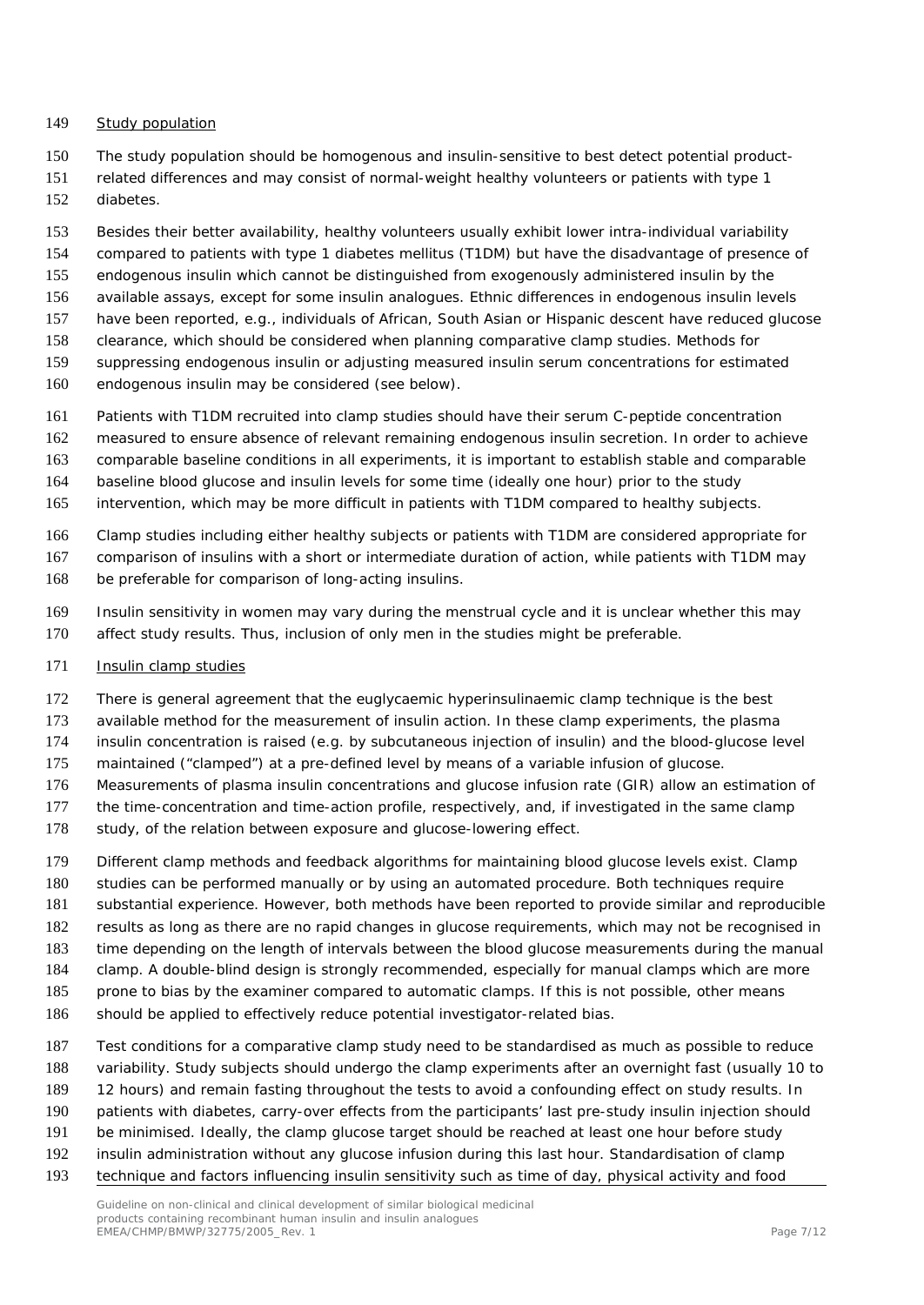- intake/diet, avoidance of alcohol, caffeinated drinks, smoking or medication other than the study
- medication and absence of intercurrent illness/infection or mental stress are important.
- Standardisation of habits may be relevant up to several days prior to the day of examination. In the
- test facility, the subjects should be allowed to adapt to the experimental situation to establish a
- comparable metabolic situation and should stay in a relaxed environment and avoid physical activity
- throughout the experiment. This highlights that even small details are important.

 When healthy volunteers are enrolled in the clamp studies, their endogenous insulin production may interfere with PK and/or PD measurements. For evaluation of prandial insulins, the insulin bolus is expected to largely suppress endogenous insulin for the duration of the clamp. Endogenous insulin can usually be sufficiently suppressed by clamping blood glucose levels below the subject's fasting glucose (see below). Alternatively, a priming dose of rapid- or short-acting insulin, followed by a basal rate (e.g., 0.10 to 0.15 mU/min/kg) can be used but the co-administration of basal insulin infusion has been shown to alter the late glucodynamic profile of NPH insulin and possibly and even more relevantly of long-acting insulin preparations, overestimating the effect of the study insulins. Although somatostatin provides maximal suppression of endogenous insulin, glucagon and growth hormone 209 during clamp studies, its use cannot be generally recommended due to tolerability issues. In addition, it should be noted that somatostatin reduces insulin clearance by about 20%, thus prolonging the duration of insulin action artificially. Serum C-peptide should be measured in parallel to insulin concentrations to estimate the extent and consistency of suppression of endogenous insulin throughout the experiment. In the absence of insulin suppression, C-peptide correction methods have been

- proposed but it is unclear whether they enhance sensitivity of the clamp studies or reduce variability of
- the clamp-derived measures. Regardless which method is used, it should be justified and consistent
- throughout the clamp studies to ensure comparable test conditions.
- Frequently used insulin doses in clamp studies are 0.2 to 0.3 U/kg bodyweight for rapid-/short-acting insulins, 0.3 to 0.4 U/ kg bodyweight for intermediate-acting insulins and 0.4 to 0.6 U/kg for long-
- acting insulins. Doses in the upper range usually produce a more reliable PD response, thereby
- reducing PD variability. The resulting levels of hyperinsulinaemia are expected to lie on the steep part
- 221 of the dose-response curve of insulin and can thus be expected to be highly sensitive to detect
- potential differences in the time-action profiles of two insulins. Injection site and technique should be
- standardised to decrease variability.
- In healthy subjects the blood glucose concentrations are usually clamped below (for example
- 0.3 mmol/L (5 mg/dL) or 10%) the subjects fasting glucose or at 4.4-5.6 mmol/L (80-100 mg/dL). In
- 226 patients with T1DM, blood glucose concentrations are typically clamped at 5.6 mmol/L (100 mg/dL).
- 227 Acceptable deviations of blood sugar levels from this value during the clamp should be pre-defined.
- Glucose levels below approximately 3.3 mmol/L (60 mg/dL) should be avoided because they result in
- the stimulation of counter-regulatory hormones (epinephrine, glucagon, cortisol, growth hormone) to
- increase blood glucose concentrations and lead to a rapid and pronounced worsening of insulin
- sensitivity, thus influencing the estimated time-action profile of the investigated insulin preparation.
- The duration of the clamp studies needs to take into account the known duration of action of the
- investigated insulin preparation and its dose-dependency. The duration of action in glucose clamp
- studies may be defined as the time from insulin injection to GIR returning to baseline or to a
- predefined value (e.g. 0.5 mg/kg/min) or, in patients with diabetes, of blood glucose values exceeding
- a predefined threshold, e.g. 8.3 mmol/L (150 mg/dL). Typical clamp durations are 8 to 10 hours for
- rapid-acting and 10 to 12 hours for short-acting insulins. For intermediate and long-acting insulins,
- 238 clamp durations of at least 24 hours are recommended.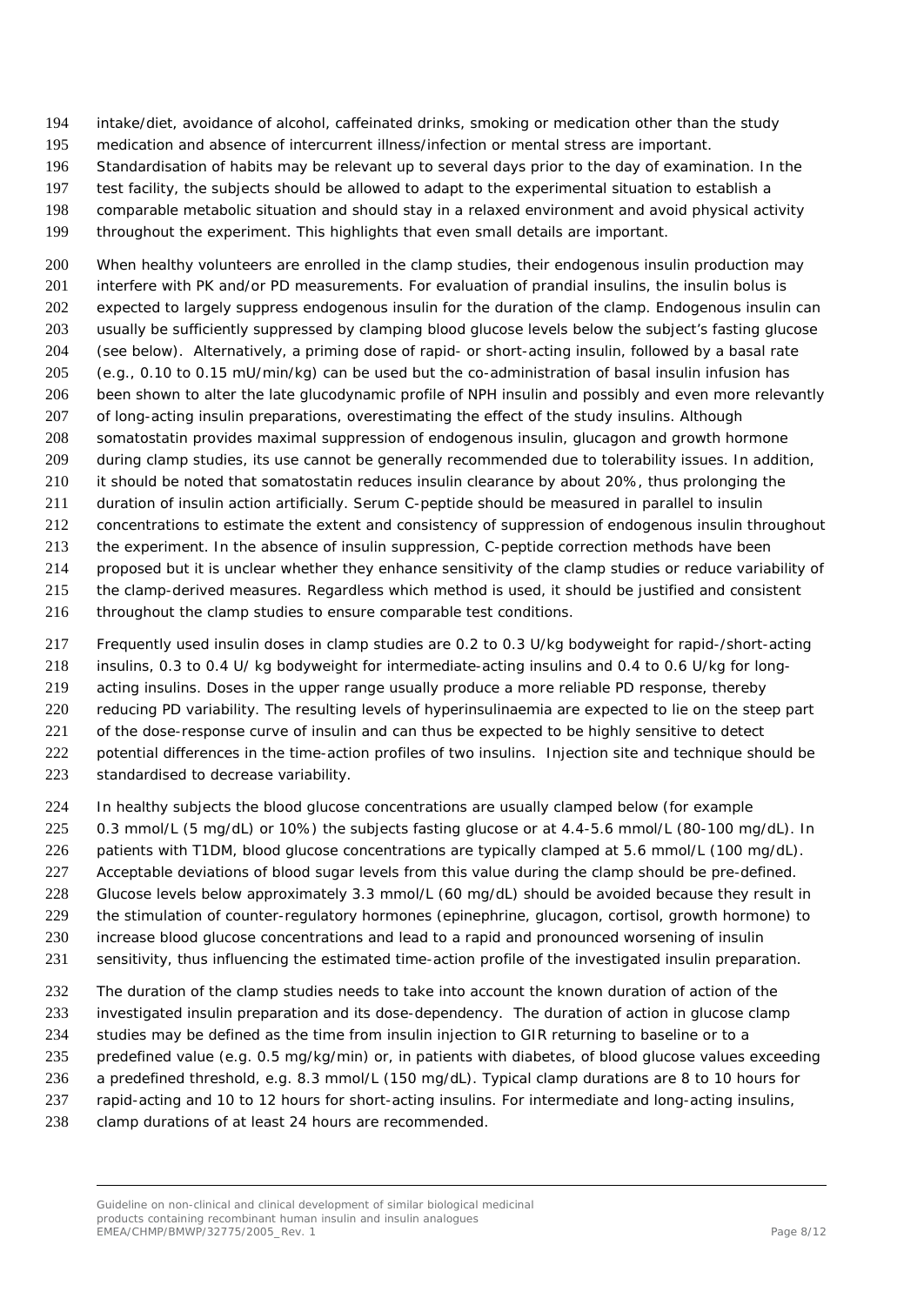- A rationale for the selection of the clamp duration should always be provided taking into account the
- known effects of insulin dose and somatostatin use (if applicable) on duration of insulin action and
- ethnic differences in insulin clearance.
- *Endpoints/statistical analyses*
- 243 Pharmacokinetics (PK)
- 244 In case of rapid- and short-acting insulins,  $AUC_{(0-t)}$  (AUC until end of clamp) and C<sub>max</sub> should be defined
- 245 as primary endpoints and  $AUC_{(0-\infty)}$ , partial AUCs (such that are meaningful for the respective insulin), 246  $t_{max}$  and  $t_{1/2}$  as secondary endpoints.
- 247 In case of intermediate-acting insulins,  $AUC_{(0-\tau)}$  and  $C_{max}$  should be defined as primary endpoints and 248 AUC<sub>(0-t)</sub>, AUC<sub>(0-∞)</sub>, meaningful partial AUCs, t<sub>max</sub> and t<sub>1/2</sub> as secondary endpoints.
- 249 Long-acting insulins typically exhibit a flat pharmacokinetic profile. Therefore, determination of C<sub>max</sub>
- 250 and t<sub>max</sub> may not be possible and may be clinically meaningless. In this case,  $AUC_{(0-1)}$  should be the
- 251 primary endpoint and measures of partial AUCs, e.g.  $AUC_{(0-150\%)}$  and  $AUC_{(150\%)}$ , the secondary
- 252 endpoints  $T_{1/2}$  should be determined where possible.
- 253 For the primary endpoints AUC and  $C_{\text{max}}$  (where relevant), the 90% confidence interval of the ratio test/reference should be determined. In the absence of specific acceptance limits for biological medicinal products in general and for insulin specifically, the conventional acceptance range for bioequivalence, i.e. 80% to 125%, is recommended, unless otherwise justified. If high variability is anticipated, a replicate design study should be considered (e.g. 3-period cross-over design with
- replication of reference) to justify widening of the acceptance range (for details, reference is made to the Guideline on the investigation of bioequivalence, CPMP/EWP/QWP/1401/98 Rev.1). For the other
- parameters descriptive statistics would be appropriate.
- 
- Pharmacodynamics (PD)
- The glucose-infusion rate (GIR) over time describes the time-action profile of an insulin preparation.
- 263 In general, GIR-AUC<sub>(0-t)</sub> and GIR<sub>max</sub> should be measured as primary endpoints for rapid- and short-
- 264 acting insulins, GIR-AUC<sub>(0-τ)</sub> and GIR<sub>max</sub> for intermediate-acting insulins and GIR-AUC<sub>(0-τ)</sub> for long-
- 265 acting insulins. Other meaningful pharmacodynamic endpoints are time to onset of action and t<sub>GIRmax</sub>
- 266 for rapid-, short- and intermediate-acting insulins and partial GIR<sub>AUC</sub> (such that are meaningful for the respective insulin).
- If, based on comprehensive analytical characterisation and non-clinical *in vitro* tests using sensitive,
- orthogonal and state-of-the art methods*,* close similarity in physicochemical and functional
- characteristics can clearly be shown for the biosimilar and the reference insulin, all GIR-related
- parameters can be defined as secondary endpoints. Nevertheless, the PD results should always
- reasonably support the PK results.
- Calculation of 95% confidence intervals will be required for all PD parameters. For primary GIR
- parameters, equivalence margins should be pre-defined and justified. In case a replicate design study
- is performed, intraindividual variability should also be documented for PD endpoints.
- *Quality of the insulin clamps*
- It is not easy to control the blood glucose concentrations during the clamp study. Depending on the
- measurement intervals and feedback algorithm, and due to the inherent measurement delay between
- sampling and resetting the glucose infusion and the subsequent delay of change in blood glucose levels
- in response to GIR changes, blood glucose values usually do not correspond to the exact target value
- but vary around it. In response to that, variations ("noise") in GIR occur. The Applicant should provide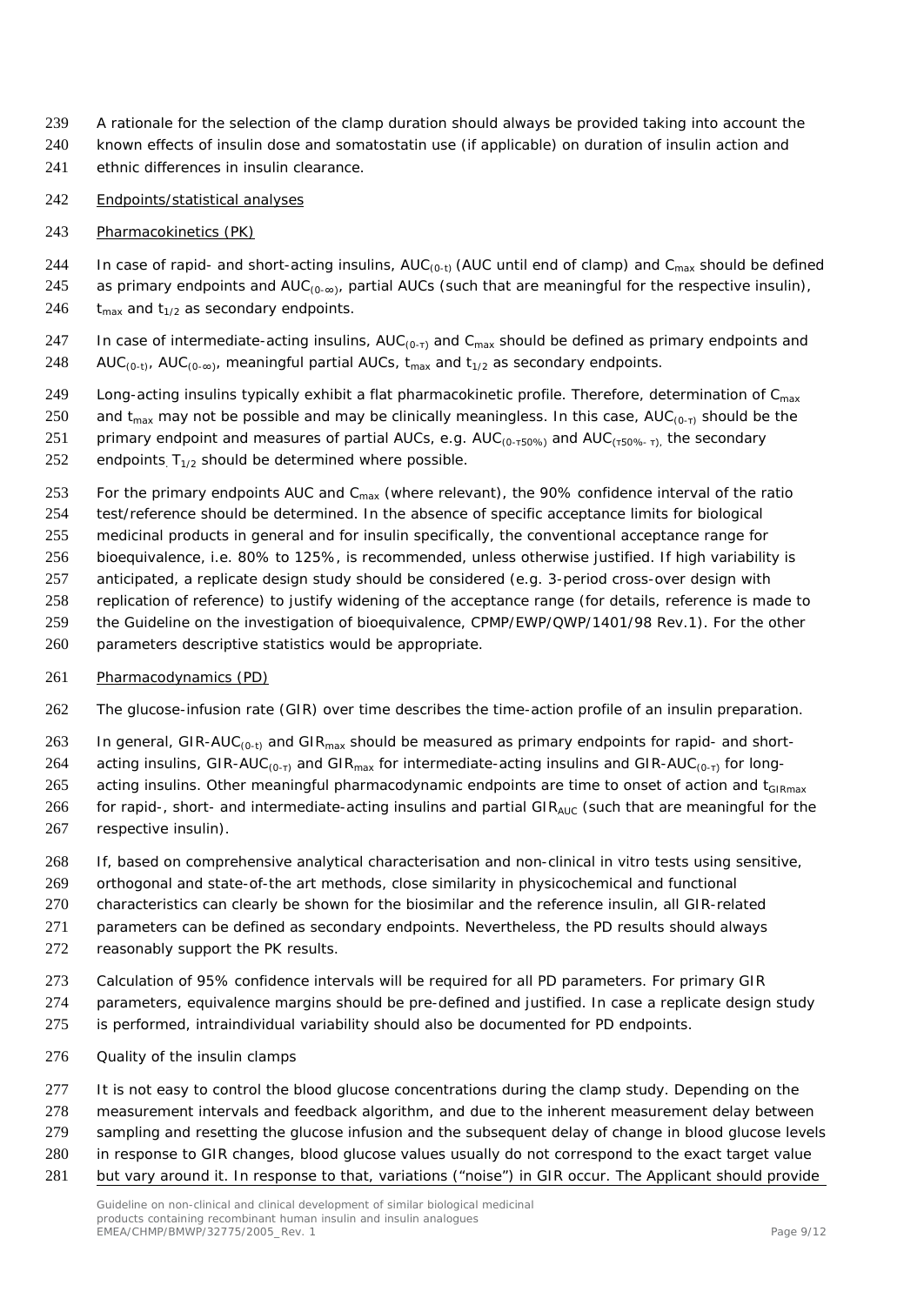- an estimate of the quality of the performance of the clamp study, e.g. by calculating mean values, root
- mean square deviation and coefficient of variation of the blood glucose concentrations. The results
- should be discussed and, where possible, compared with values reported in the literature. Listing of
- individual clamps should also be provided. The noise of the GIR measurements for the calculation of 286 GIR<sub>max</sub> and time-related parameters (such as  $t_{GIRmax}$ ) can be reduced by fitting a mathematical model.
- The algorithm for GIR adjustment should be predefined and the appropriateness of the applied
- smoothing method demonstrated. In contrast, GIR-AUC is usually not strongly influenced by
- fluctuations and may be calculated from the unsmoothed GIR data.

#### *Specifics of long-acting insulin preparations*

- Long-acting insulin preparations are intended to produce a time-concentration profile which, as far as possible, approximates physiological basal insulin secretion. Due to their flat pharmacokinetic profile, 293 determination of C<sub>max</sub> and t<sub>max</sub> (for insulin and GIR) may not be possible and may be meaningless. Due to the slow decline in insulin action, together with the unavoidable variations of the GIR, especially in the "tail part" of the GIR curve, it may be difficult to determine the duration of action of a long-acting insulins, particularly in healthy subjects with interfering endogenous insulin. Therefore, patients with type 1 diabetes are generally considered more suitable to determine the time-action profile of long-
- acting insulins.
- 299 On the other hand, comparing the tail-end of the insulin/GIR profile of a long-acting insulin,
- administered e.g. once daily, may not be of great clinical relevance since the residual insulin and
- insulin action from the previous dose will usually be small compared to the effect of the following
- 302 insulin dose. For this reason,  $AUC_{(0-1)}$  rather than  $AUC_{(0-1)}$  is recommended as primary PK endpoint (see
- above). It will be the responsibility of the applicant to justify the population used and the sensitivity of
- the test model/testing conditions to detect relevant differences, if present, in the PK and PD profiles
- between the test and the reference products.
- Despite the above mentioned limitations and the increased intra-subject variability of long-acting

compared to short-acting insulins, the hyperinsulinaemic euglycaemic clamp has been successfully

- used for the comparison of the PK and PD profiles of currently approved long-acting insulin
- preparations.
- *Requirements for different preparations containing the same active ingredient*
- In case a biosimilar manufacturer develops different preparations, e.g. short-acting, intermediate-
- acting and biphasic preparations containing the same active ingredient, PD data are not needed for all
- of these preparations. The following programme would be acceptable to show similar efficacy of such
- insulin preparations with their respective reference products:
- 1) Demonstration of similar PK and PD profiles for the soluble insulin preparations.
- 2) Demonstration of similar PK profiles of the other insulin preparations with their respective reference
- medicinal products. Any PD data collected during PK studies should be presented.

### **Clinical efficacy**

- There is no anticipated need for specific efficacy studies since endpoints used in such studies, usually
- HbA1c, are not considered sensitive enough for the purpose of showing biosimilarity of two insulins.

### **Clinical safety**

- Generally, safety studies should be performed with specific focus on immunogenicity. Safety studies
- should include a reasonable number of patients with type 1 diabetes. If a mixed population is included,
- stratification for type of diabetes and pre-existing anti-insulin antibodies is necessary. It is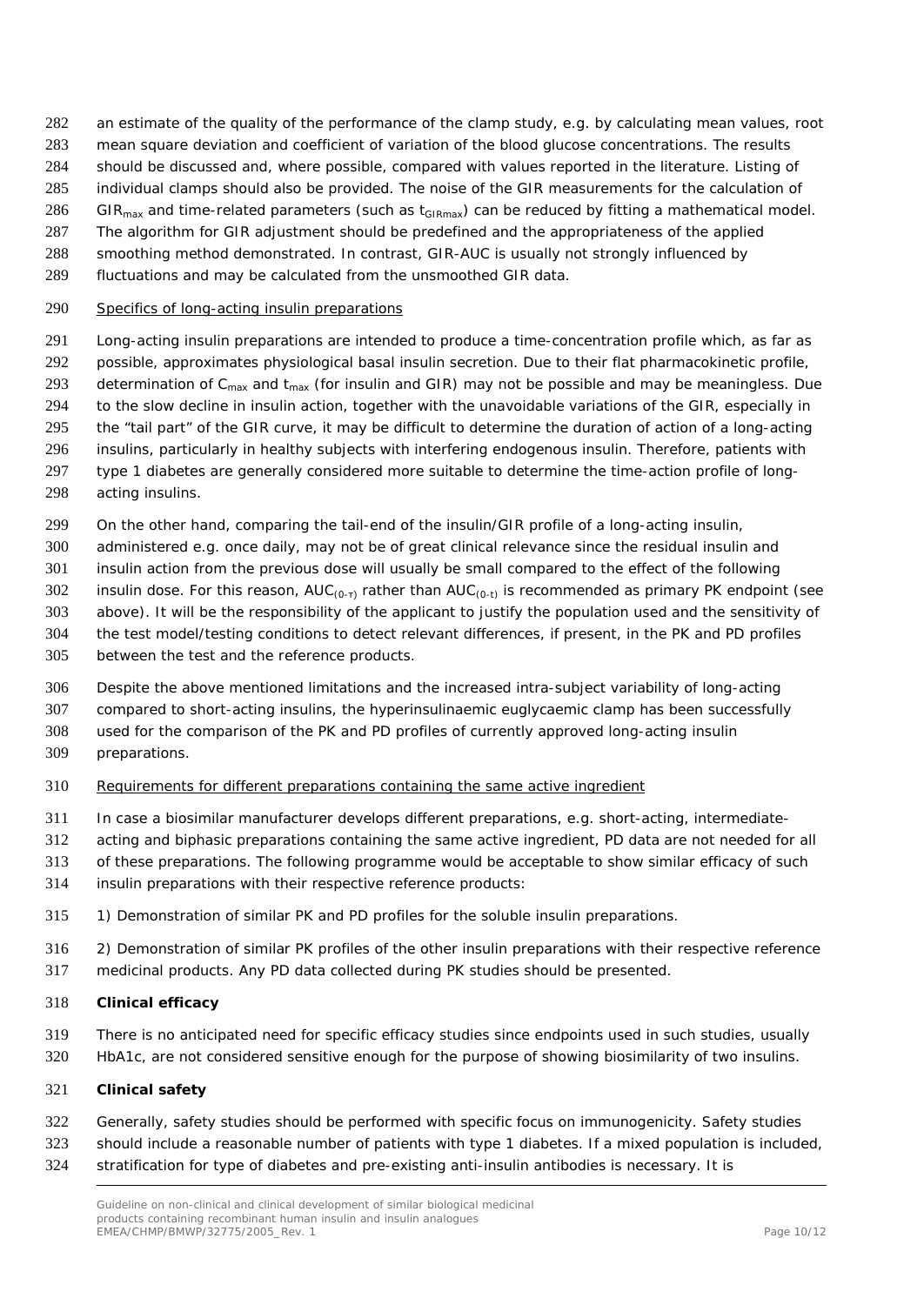- acknowledged that blinding of study participants is likely unfeasible but, at minimum, anti-drug
- antibodies should be determined in a blinded fashion. Since anti-drug antibodies, if any, usually
- develop early-on, a 6-month study investigating incidence and titres of antibodies to the test and
- reference medicinal products should be performed. However, there is no need to power the study to formally demonstrate non-inferiority regarding immunogenicity and, if considered desirable by the
- sponsor, it would be acceptable to calculate sample size based on an efficacy-oriented endpoint (such
- as HbA1c). The potential impact of anti-drug antibodies, if detected, on glycaemic control, insulin
- requirements and safety, especially local and systemic hypersensitivity reactions, should be
- investigated.
- If a background insulin is given during the trial (e.g. an approved prandial or basal insulin in addition
- to the test insulin), this should not be changed during the evaluation period. In case a biosimilar manufacturer develops different preparations, e.g. short-acting, intermediate-acting and biphasic
- preparations containing the same active ingredient, only a single safety study is usually required using
- either all of these preparations, only the biphasic preparation or only the free combination of short-
- and intermediate-acting preparations and their respective reference products. However, if a
- formulation contains excipients for which no or very limited experience exists, a separate
- safety/immunogenicity study should be considered for this formulation.
- In certain cases, a pre-licensing safety study including immunogenicity assessment may be waived.
- The following prerequisites apply: Firstly, biosimilarity between the biosimilar and the reference insulin
- can be convincingly concluded from the physicochemical and functional characterisation and
- comparison using sensitive, orthogonal and state-of-the-art analytical methods, and from the
- comparison of the pharmacokinetic and pharmacodynamic profiles. These data should provide
- sufficient reassurance that adverse drug reactions which are related to exaggerated pharmacological
- effects (e.g. hypoglycaemia) can be expected at similar frequencies. Secondly, the impurity profile and
- the nature of excipients of the biosimilar do not give rise to concerns. Appropriate scientific justification
- for waiving a safety/immunogenicity study should always be provided.

## <span id="page-10-0"></span>**6. Pharmacovigilance plan**

 Within the authorisation procedure the applicant should present a risk management plan in accordance with current EU legislation and pharmacovigilance guidelines. The RMP of the biosimilar should always take into account identified and potential risks associated with the use of the reference product. In addition, it should be discussed in detail how these safety concerns will be addressed in post-marketing follow-up.

# <span id="page-10-1"></span>**7. Extrapolation of indication**

Demonstration of similar pharmacokinetic and, where needed, pharmacodynamic profiles of the

- biosimilar and the reference product and absence of safety issues with subcutaneous use will allow
- extrapolation of these data to intravenous use, if applicable, and to other indications and patient
- populations licensed for the reference product. If a rapid- or a short-acting biosimilar insulin is
- intended for use in pumps, additional stability data may be required.

## <span id="page-10-2"></span>**8. Definitions**

### Pharmacokinetic parameters

365 AUC<sub>(0-t)</sub>: Area under the plasma concentration curve from administration to end of clamp at time t;